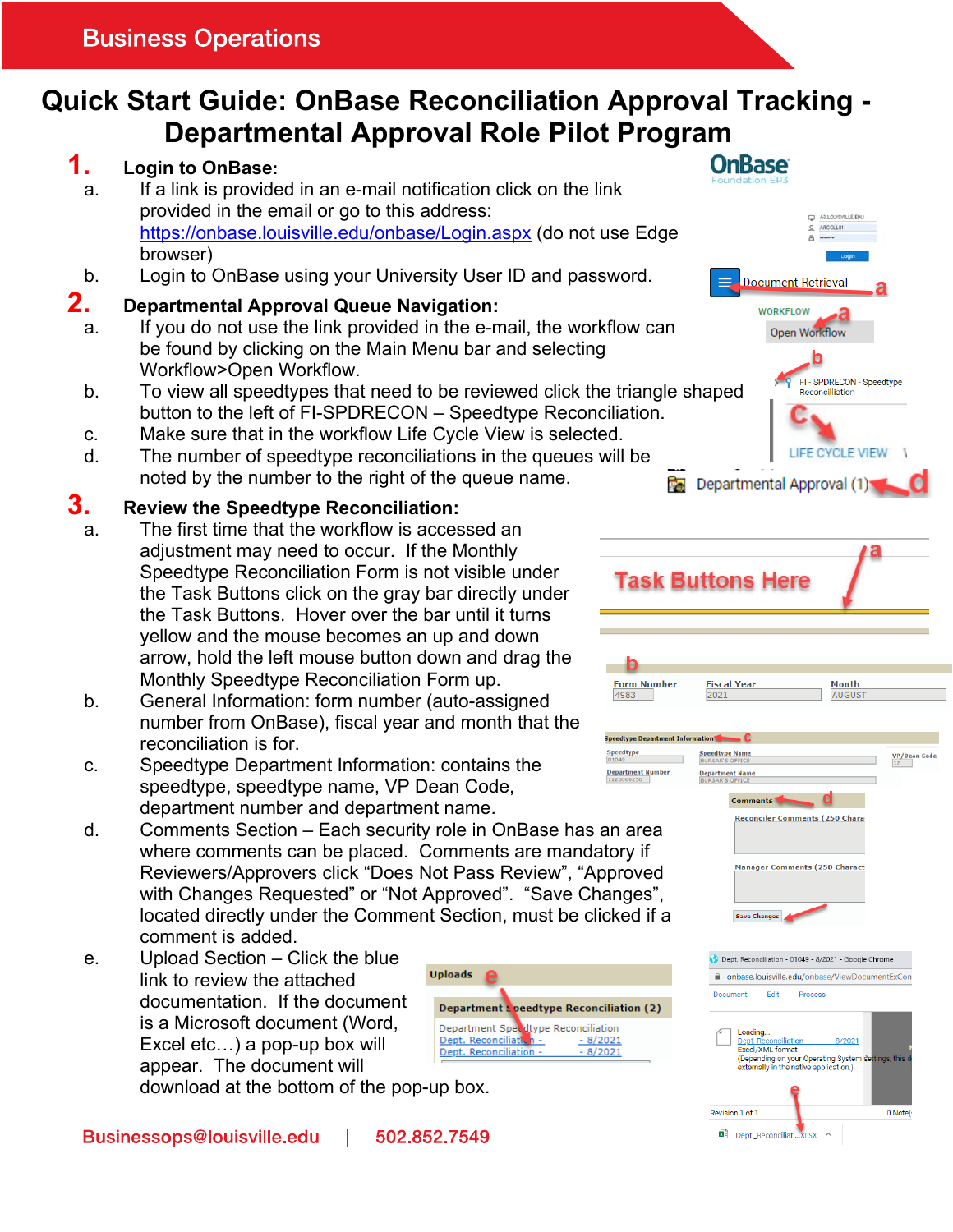- f. Attachments Section Attachments can be added by all roles in the process. To attach a document find the section that the document should go under, click the "Attach" button. A browse menu will pop-up. Locate the document that needs to be attached. Double-click the document and it will appear under the Attachment Section, click "Save Changes". OnBase will rename the attachment automatically. After the "Save Changes" button has been clicked the document can no longer be removed.
	- i. Department Speedtype Reconciliation attach the speedtype reconciliation for the month. **If more than one is attached view the last (bottom) reconciliation.**
	- ii. University Report attach the university report(s). This attachment area is optional because some areas attach university reports with their reconciliation document.
	- iii. Other Attachments attach any additional documentation that is required for others to review and/or approve the reconciliation. This attachment area is optional and should include documentation that will help in the review/approval process.
- g. Actions Section Tracks all reconciliation, review and approval actions with name dates and times.
- h. User Section Allows users to see who is assigned to each speedtype and the roles that they are assigned to. This helps Departmental Approvers know if they are the last Approver or if the reconciliation needs to be approved by other Departmental Approvers.

#### **4. Departmental Approval Queue:**

- a. There can be up to three Departmental Approvers. The order that the Departmental Approvers approve in cannot be predetermined. If you have one Approver that always needs to approve first, the Manager Role may be considered.
- b. *Task Buttons and Workflow:*
	- i. "Approved (Needs further approvals)" Departmental Approver Changes Requested reviews and approves the reconciliation for the month. There are additional Departmental Approver(s) who still need to review the reconciliation.
	- ii. "Approved Send to Completed" Departmental Approver(s) reviews reconciliation and approves. Reconciliation will NOT go to another Departmental Approver and will be completed for the month.



**Action Performed By** 

SPDRECON - Actions

**Action By UserID** 



**Action Date/Time** 

**Action Taken** 



L<sub>'S</sub>I

![](_page_1_Picture_15.jpeg)